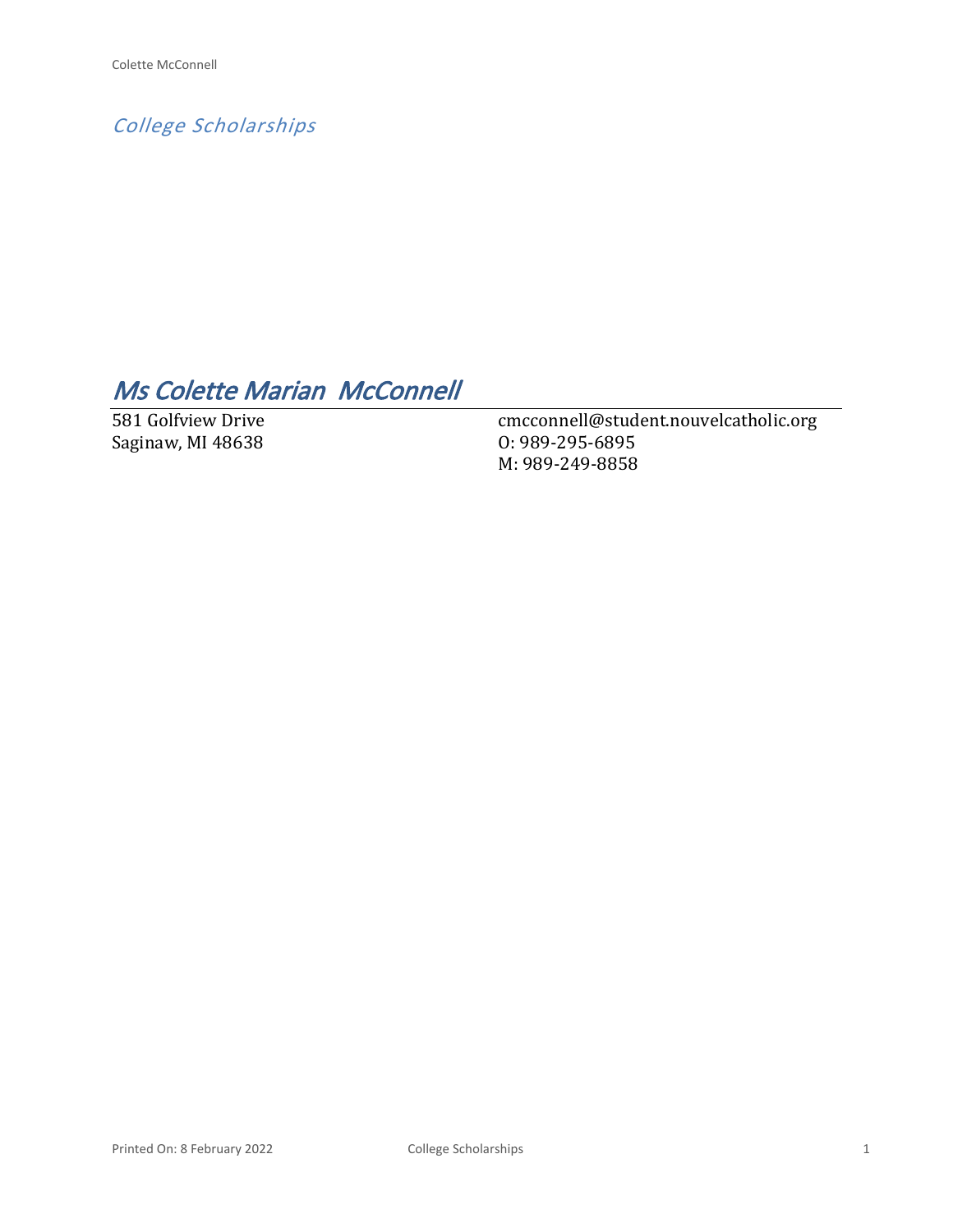# Application Form

# *Student's Information*

### **Parish\***

Holy Family Parish, Saginaw

## **Gender\***

Woman

### **Age**

Are you between the ages of 16 and 30? Yes

## **Are you currently a graduating high school senior?\***

Yes

## **Year of Graduation\***

Please type the full year i.e. 2021. 2022

## **High School Attended\***

Scholarships are awarded to students who attended one of the following high schools. *If you did not attend one of these schools you will not be eligible for a scholarship from the Foundation.*

Nouvel Catholic Central

## **County\***

Are you a resident of the Saginaw, Bay or Midland Counties?

Yes

## **GPA\***

Please enter your cumulative GPA as of the last complete semester.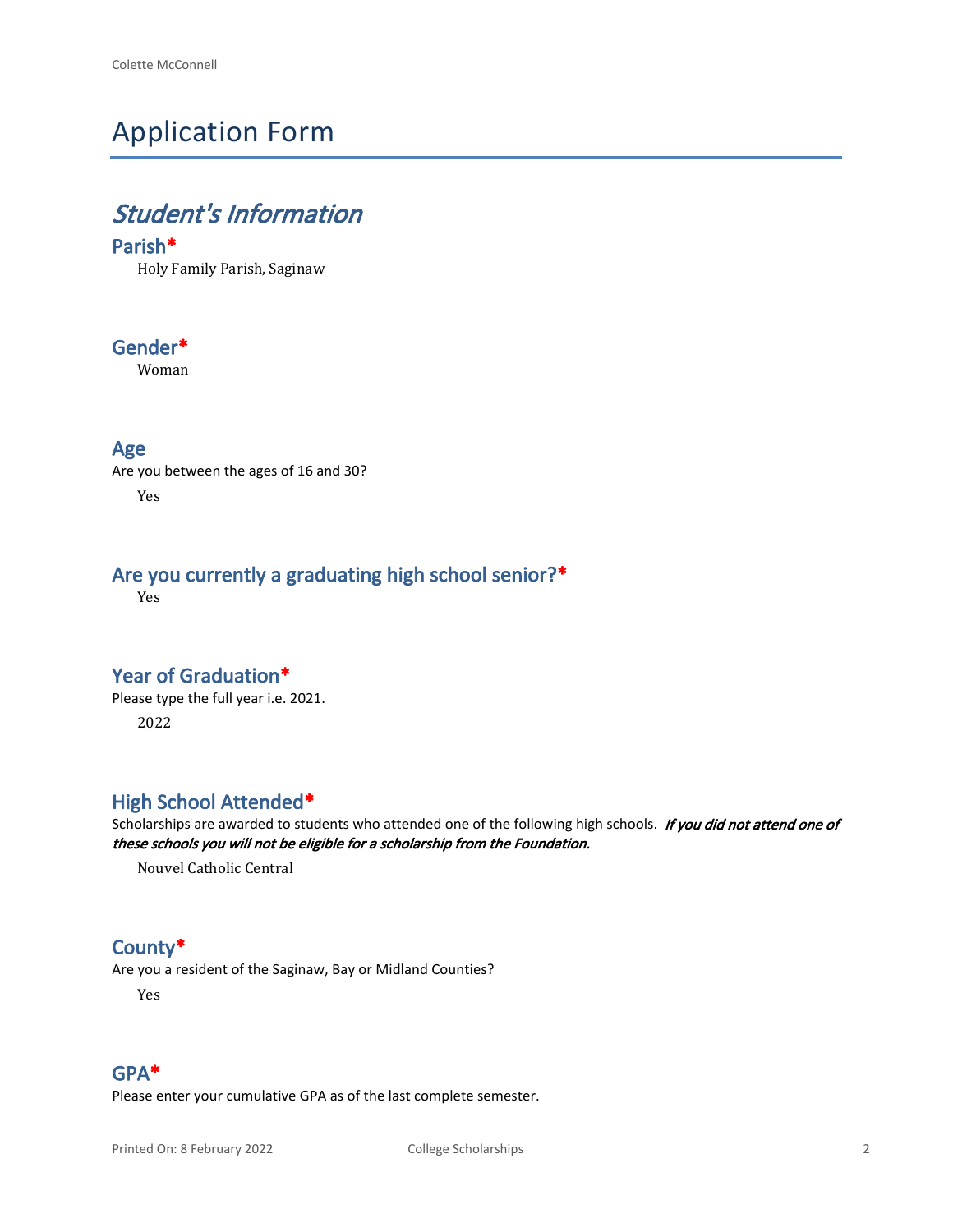4.4

#### **Would you like to be considered for financial need based scholarships?\*** Yes

## **Unique Requirements\***

I attend a Catholic church weekly I attended Nouvel Elementary, formerly known as St. Thomas Aquinas Elementary

## *Nouvel High School*

**How many years did you attend Nouvel High School?\*** 4

### **Nouvel Graduate**

Are you, or will you be a graduate of Nouvel Catholic Central High School?

Yes

## *Catholic High School Information*

**How many years did you attend a Catholic high school?\*** 4

# *3.0 GPA*

**Have you maintained a 3.0 cumulative GPA or greater during all four years of high school?\***

Yes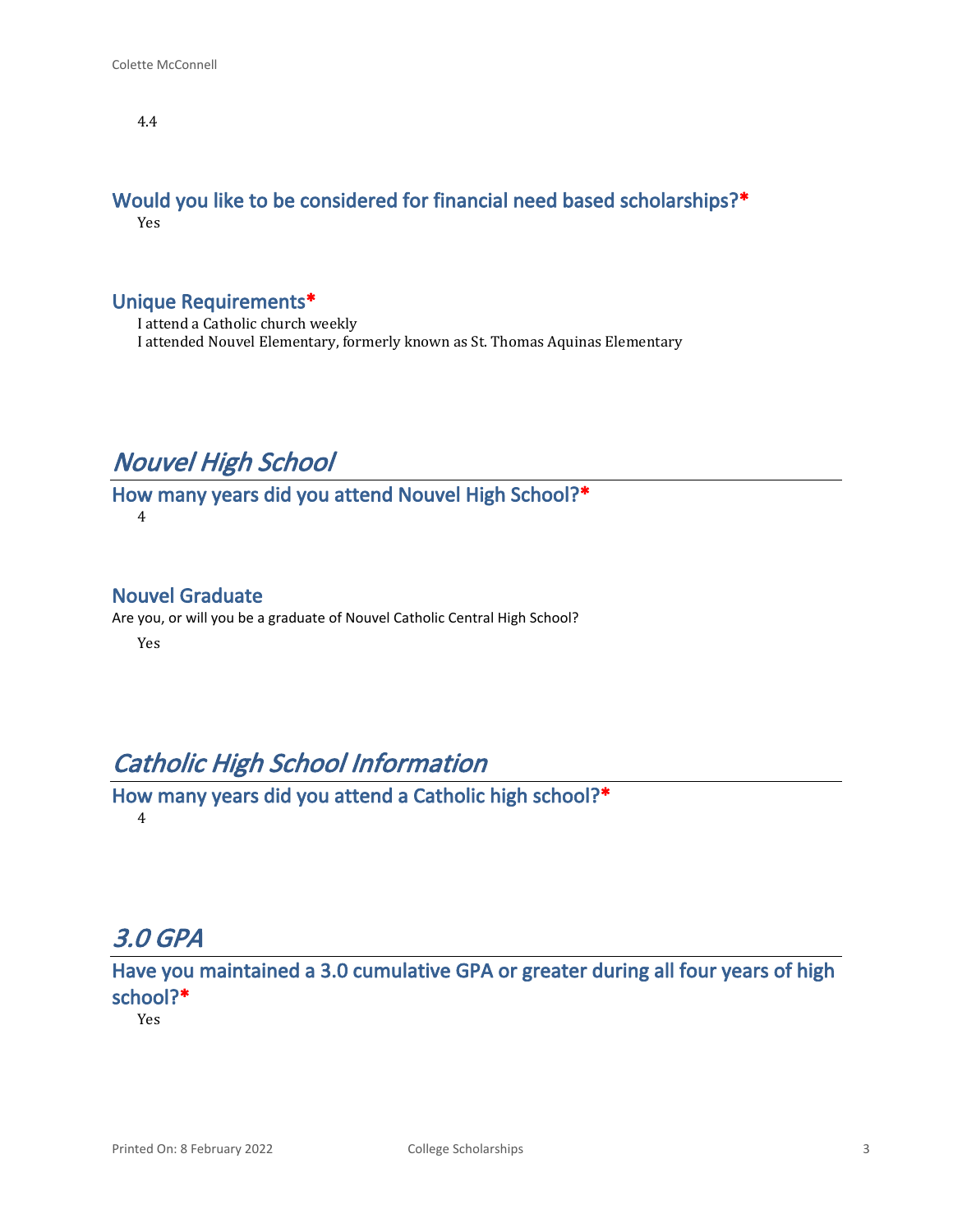

## **Financial Need**

Financial need will be considered when choosing the recipient of the scholarship. You are welcome, but not required to, include any information that you feel would help the committee better understand your financial need.

*This could include the portion of your college costs covered by student loans.* 

## *Extracurricular Activities*

**Were you involved in any extracurricular activities?\*** Yes

## *Activities*

#### **Extracurricular Activities\***

Please select all that apply

Academic Olympic Team Music Sports Performing Arts

*Sports*

**Sports\*** Please select all that apply Other

# *Music and Performing Arts*

# **How many years did you participate in music and/or the performing arts?\***

4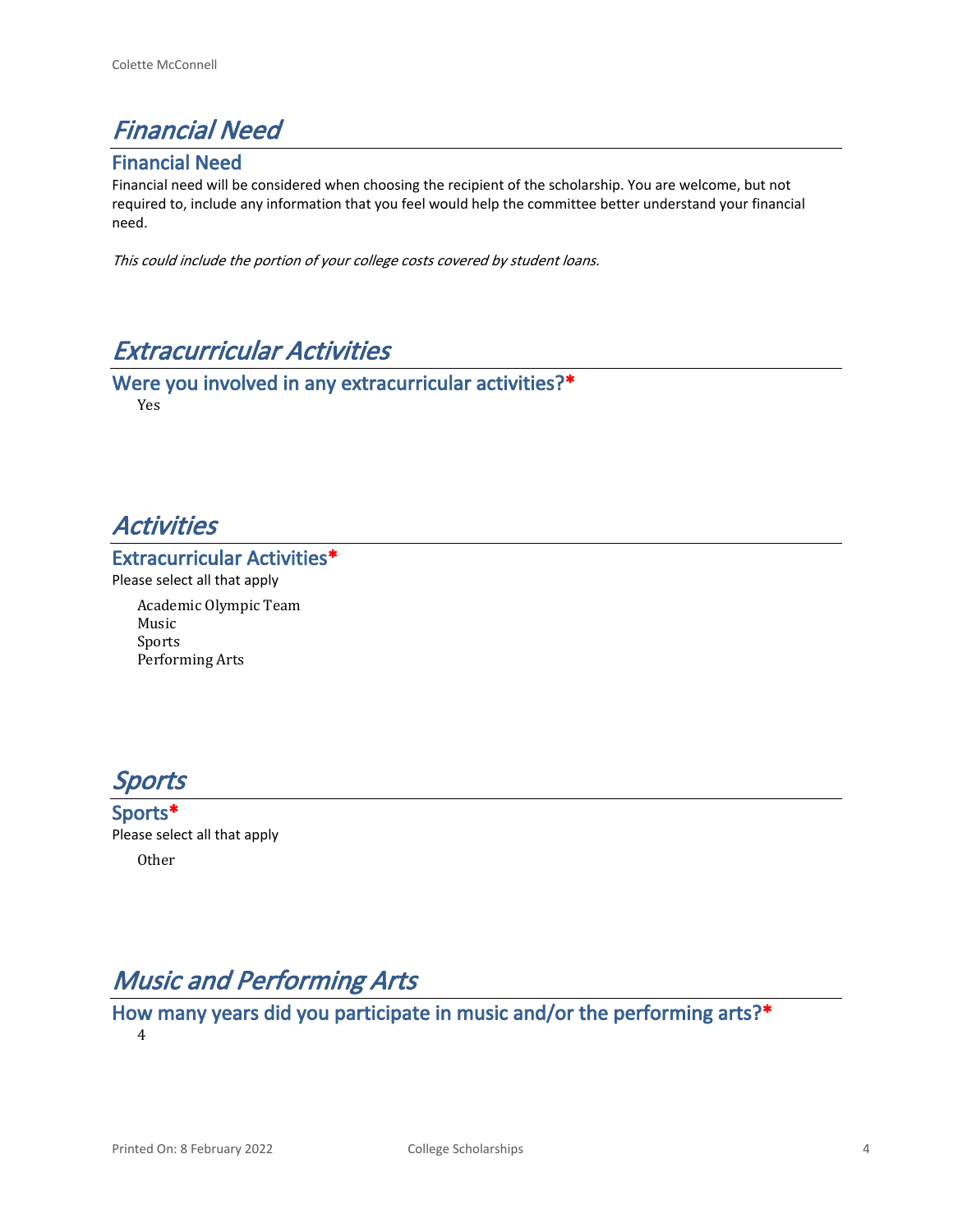# *College Plans*

#### **What colleges, universities, or trade schools have you applied to?\***

Please list the applications you have submitted as well as any you still plan to submit. Also, please indicate any school that has already accepted you.

Benedictine College, Franciscan University of Steubenville, Michigan State University, Central Michigan University, Saginaw Valley State University, Seton Hall University, Aquinas College, Albion College, Delta College, Christendom College

## **Do you plan on enrolling in a Catholic College or University?\***

If at least one of the schools you are considering is a Catholic College or University, please select Yes.

Yes

## **Catholic College List\***

If you plan to attend a Catholic College, is it listed on the Cardinal Newman Society recommended colleges? If yes, please select which college(s) you plan to attend.

Benedictine College of Kansas Christendom College of Virginia Franciscan University of Steubenville Ohio

#### **Intended Major\***

Medicine (e.g. Pre-med, Nursing, Medical Research)

#### **Intended Minor\***

Health-Related

#### **Michigan University\***

Do you plan to attend a Michigan University or College? Yes

## **College Specific\***

Do you plan to attend Saginaw Valley State University?

No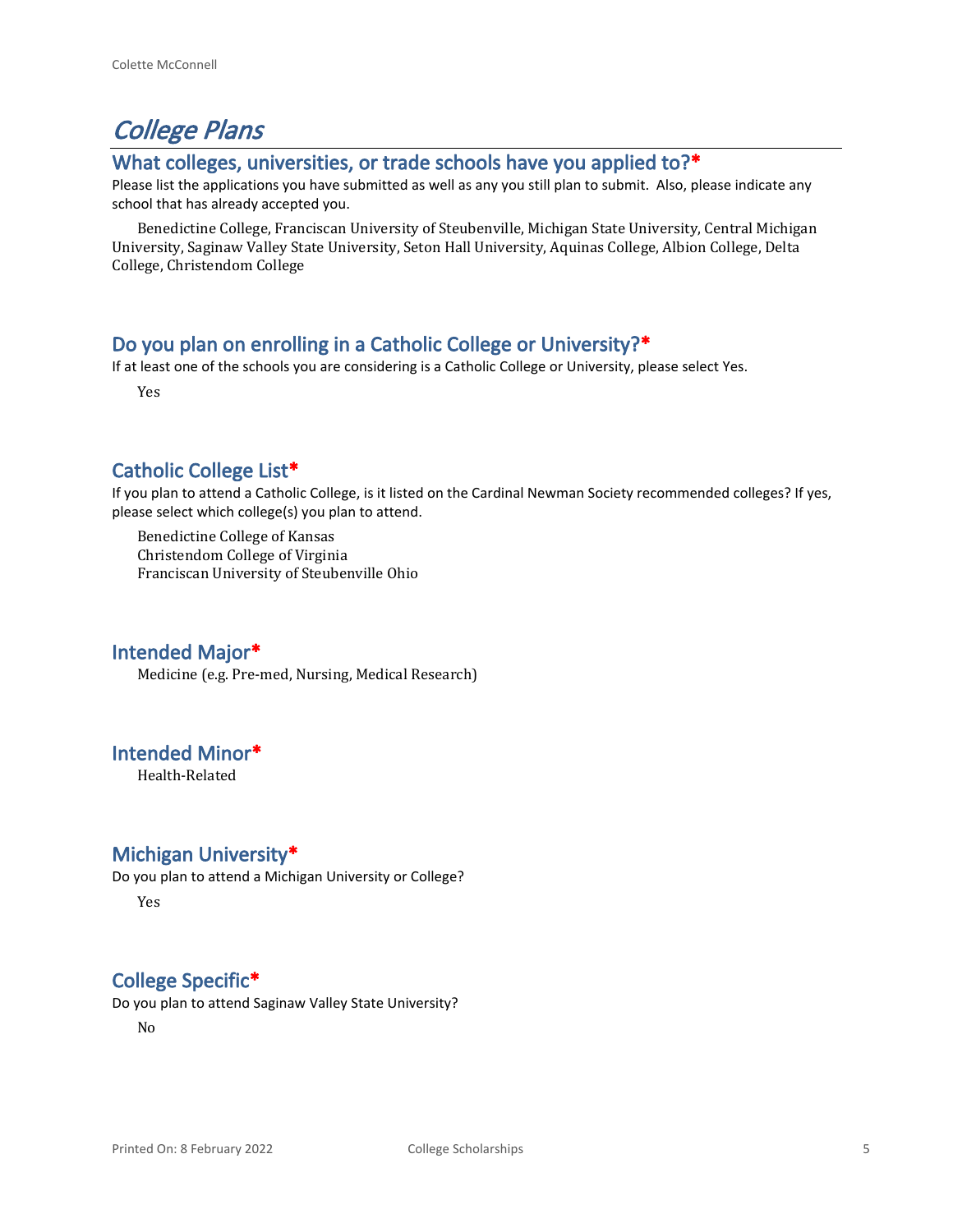#### **Seminary**

Do you plan to attend a seminarian college?

No

# *Photo - this will be moved. it will be collected after scholarship decisions are made.*

#### **Photo\***

Please upload a photo of yourself. 7CCA8E3E-FEE1-49FC-9487-01C1FA907C12.jpeg

#### **Photo Release\***

If selected as the scholarship recipient, I acknowledge and give permission for the Catholic Community Foundation of Mid-Michigan to use my name and/or image in media announcements related to this award.

I ackowledge this.

# *Acknowledgements*

#### **Access to Relevant Records\***

I acknowledge that by submitting this application, I allow the selection committee to access relevant records retained by any Catholic parish, Catholic school and/or public school in order to determine my eligibility for this scholarship. This may also include contacting appropriate parties to confirm information supplied by the candidate.

I acknowledge this.

# *General Letter of Recommendation*

## **Email Address of the Person Providing the Recommendation\***

A letter of recommendation from a reference of your choice is required for this application. You will need the email address of each of your references.

\*\*For those who qualified for the Cesario Hernandez Memorial Scholarship, you will need *Two* letters of recommendation. One reference may be from a teacher and one reference must be from a community leader. A supplementary prompt will appear after you qualify.

\*\*For those who qualified for the Regina Graveline Family Advised Scholarship, you will need *Two* letters of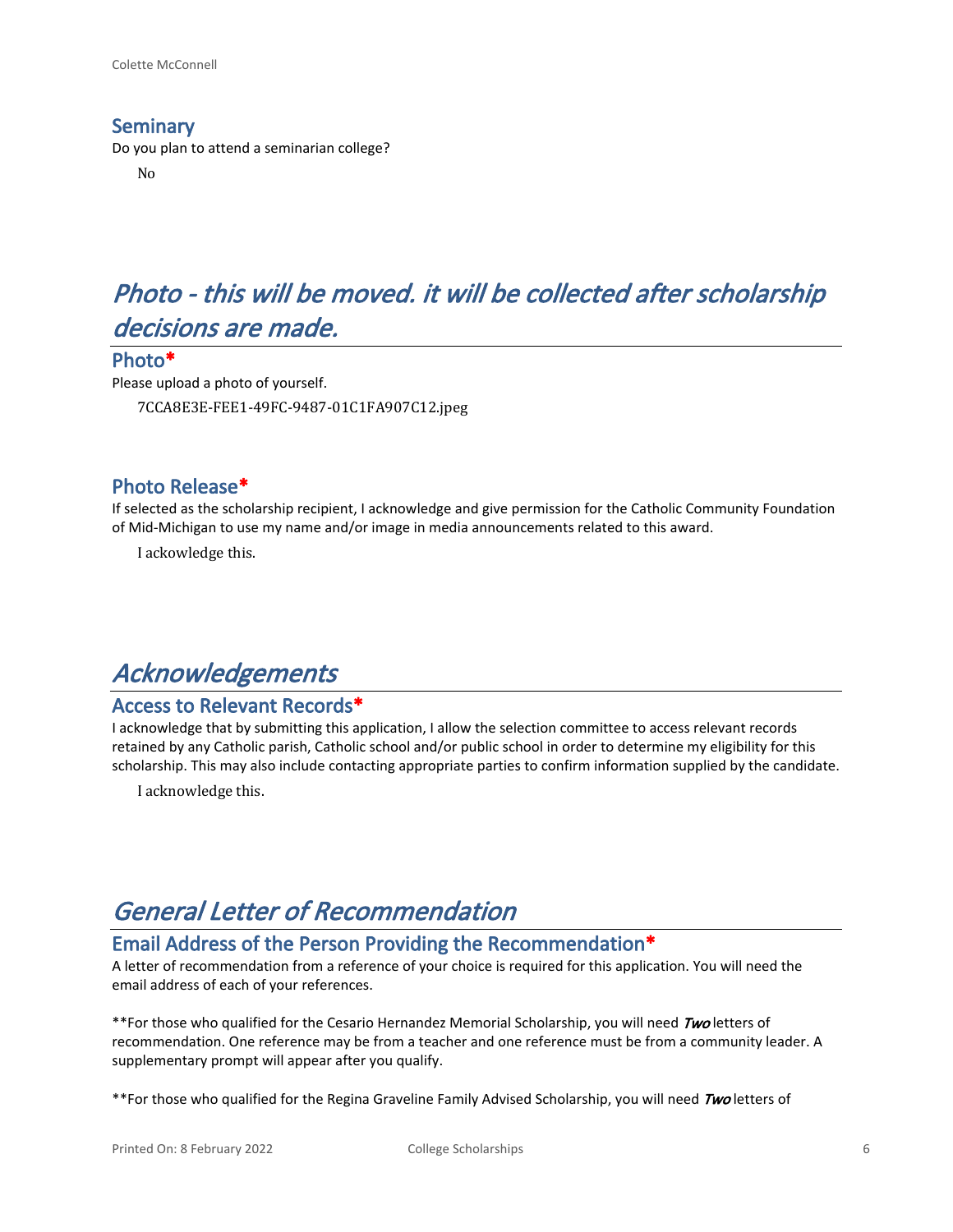recommendation from someone other than a relative who has experienced working with you through an activity, school, work, church or service project. A supplementary prompt will appear after you qualify.

Sample Email Request for Letters of Recommendation. Feel free to copy and paste this email template when requesting your letters of recommendation.

Dear  $\qquad$ 

I am applying for a scholarship from the Catholic Community Foundation of Mid-Michigan and am required to submit a letter of recommendation. I am writing to ask you to please submit a letter for me.

Please note that my application **will not be** considered for a scholarship without your submission. **The deadline for submitting applications is January 17th at 11:59 p.m.**

I really appreciate your assistance with my scholarship application! If you have any questions, please let me know or you can contact the Foundation's Communications Coordinator, Connor Rabine, at connor.rabine@ccfmm.org

Sincerely, YOUR NAME

Type an email address in the box below, then compose your email request.

bjacqmain@nouvelcatholic.org

## **<sup>2</sup> Thank you or providing a letter of recommendation, please upload it in PDF format below.\***

Colette McConnell\_ Letter of Recommendation.pdf

## *Transcript Request*

#### **Transcript Request\***

Please email your high school Guidance Counselor to request an electronic upload of your high school transcript.

Sample Email Request for High School Transcript. Feel free to copy and paste this email template for your high school Guidance Counselor.

Dear \_

I am applying for a scholarship from the Catholic Community Foundation of Mid-Michigan Scholarship and am required to submit my high school transcript. I am writing to ask you to please upload and submit this for me.

#### **The deadline for submitting transcripts is Wednesday, June 15th, 2022 at 11:59 p.m.**

I really appreciate your assistance with my scholarship application! If you have any questions, please let me know, or you can contact the Foundation's Communications Coordinator, Connor Rabine, at connor.rabine@ccfmm.org.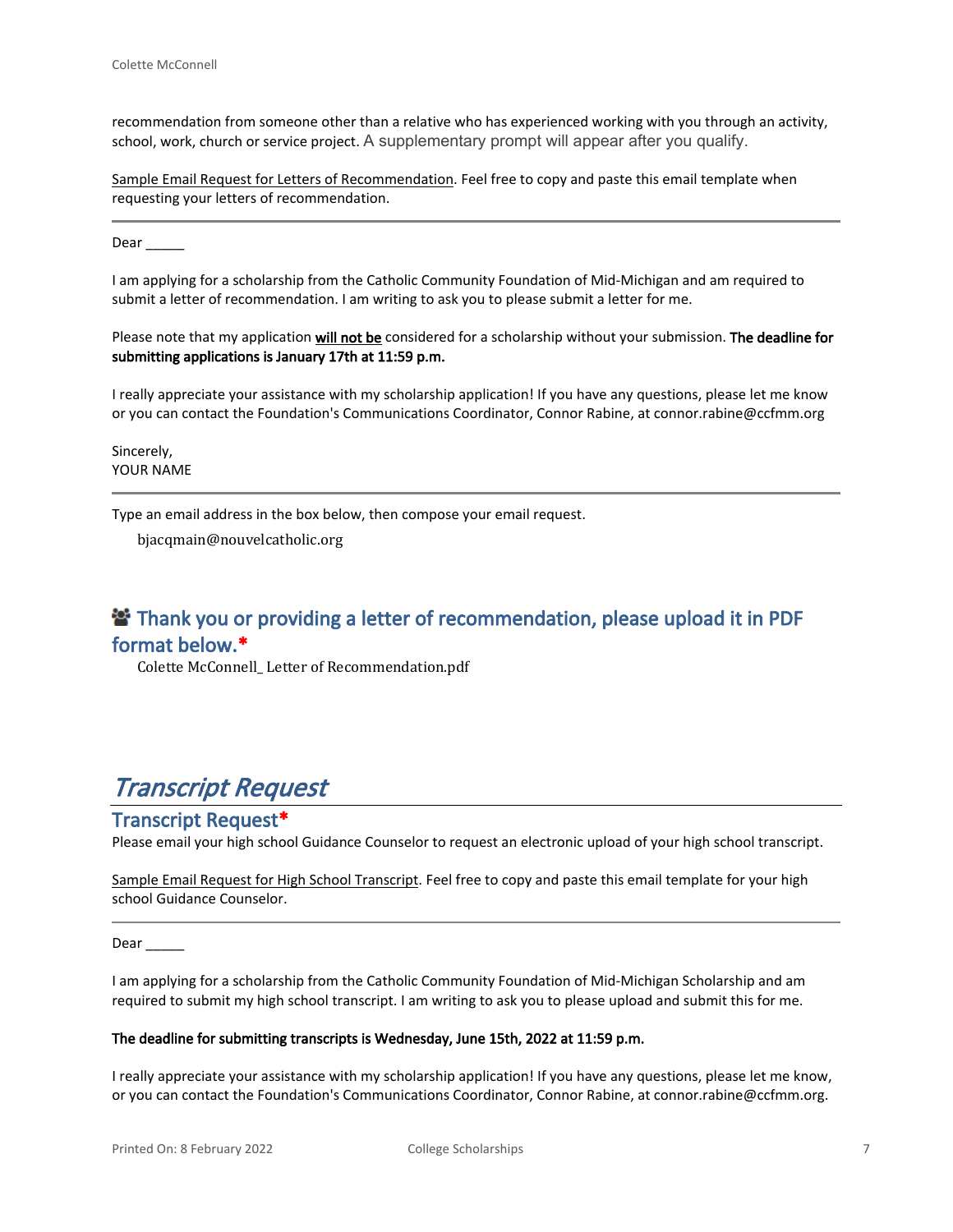Sincerely, YOUR NAME

Enter the email address of your High School Guidance Counselor in the space below and then compose your email.

kboros@nouvelcatholic.org

## **Transcript\***

Please upload the applicant's official transcript below.

Colette Mcconnell transcript.pdf

## **<sup>2</sup>** ACT/SAT Scores\*

Please enter the applicant's ACT and SAT score below if applicable.

1250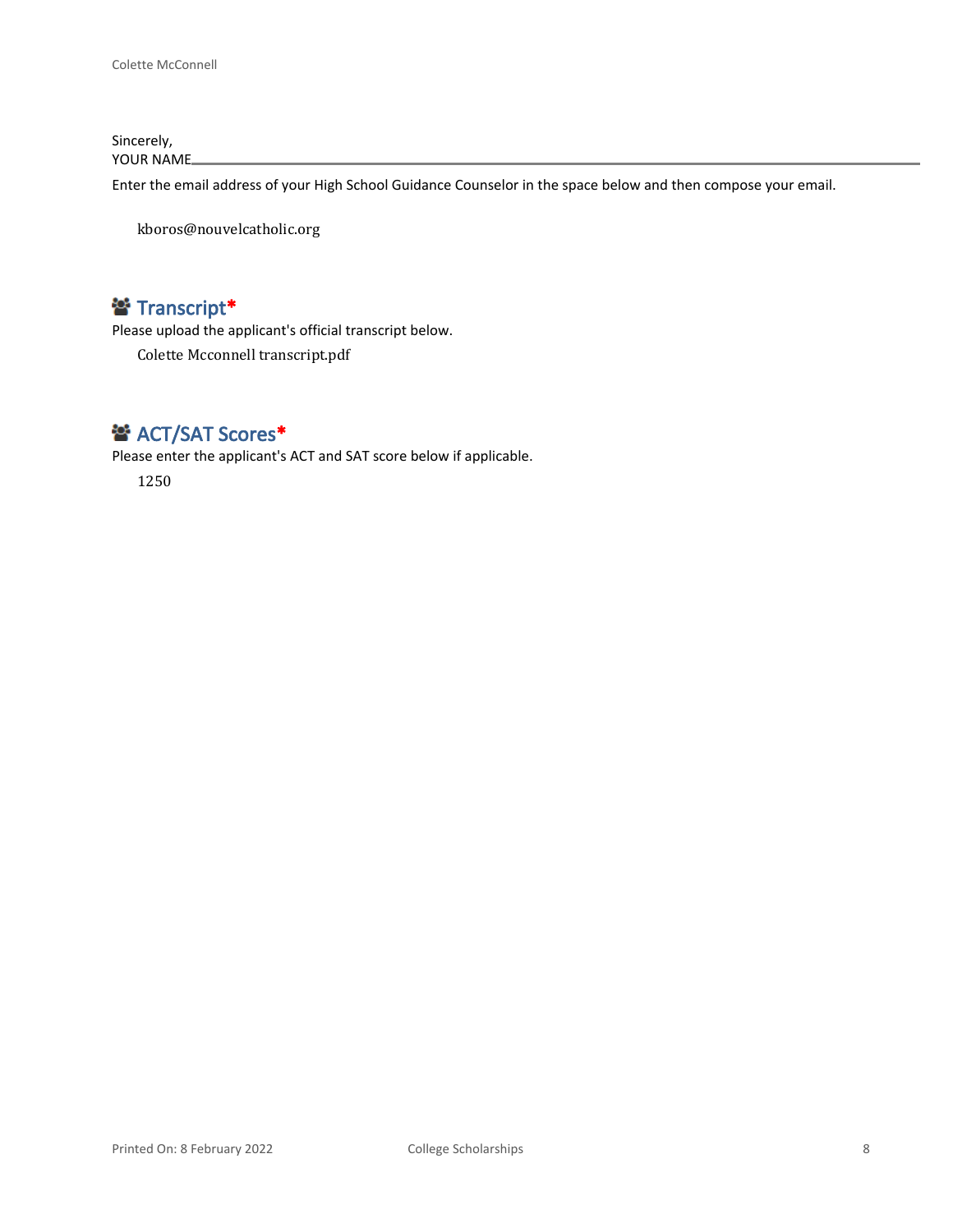# File Attachment Summary

## *Applicant File Uploads*

- Colette McConnell\_ Letter of Recommendation.pdf
- Colette Mcconnell transcript.pdf
- 7CCA8E3E-FEE1-49FC-9487-01C1FA907C12.jpeg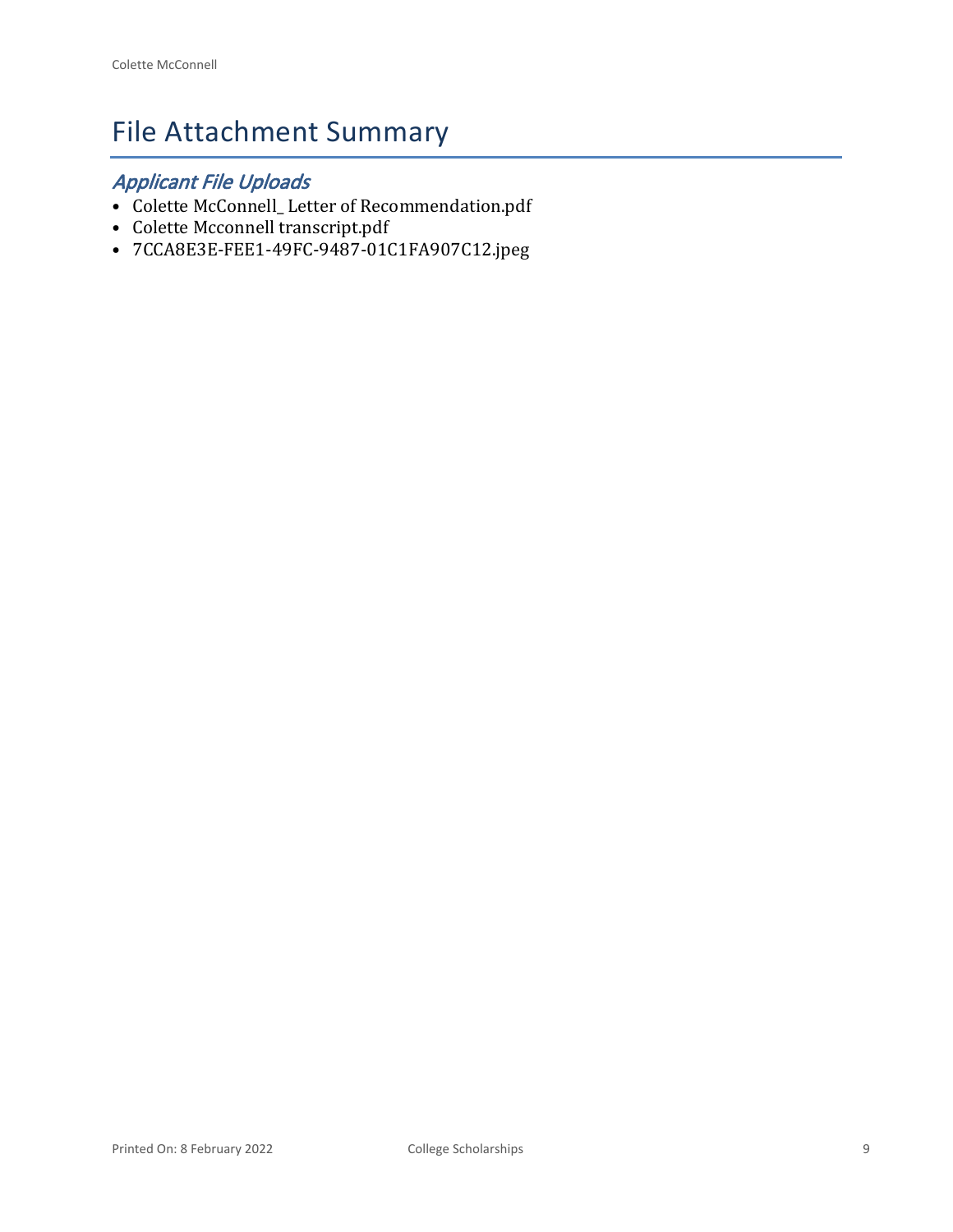Bridget Jacqmain Nouvel Catholic Central High School 2555 Wieneke Rd., Saginaw, MI 48603 Campus Ministry and Theology Department 989.399.2228 bjacqmain@nouvelcatholic.org

January 16, 2022

To Whom it May Concern:

I am the Campus Minister, Service Coordinator, and upper-level Theology instructor at Nouvel Catholic Central High School. I have known Colette McConnell for four years. Colette McConnell is a student who takes her schoolwork, her service work, and her faith seriously. Academically she is exactly where she needs to be. Colette is always a step ahead of the curve in preparedness for class and the quality of her work is excellent. Colette does not hesitate to contribute to class discussions, even when the subject matter is difficult or controversial. She has repeatedly earned academic honors and her transcript proves she has challenged herself in many honors-level and advanced placement courses in her highschool career. Colette is an asset to the classroom and I have no doubt her skills will only be refined through more time and experience in higher academia.

Colette McConnell is very dedicated to growing in the knowledge and practice of her faith. She does not shy away from asking difficult philosophical and theological questions and she enjoys pondering deep truths. Ms. McConnell works well with her teachers, her peers, with younger children, and with community members. Colette is reverent at school liturgies, she is active at her Parish, and she attended the National Catholic Youth Conference this Fall which was an enriching experience.

I serve as the faculty advisor for the Protect Life Club on campus and Ms. McConnell is the president of this student organization/ Pro-life work is a cause so close to her heart. Just this Fall, she has organized and led meetings, attended a field trip to see a keynote speaker at a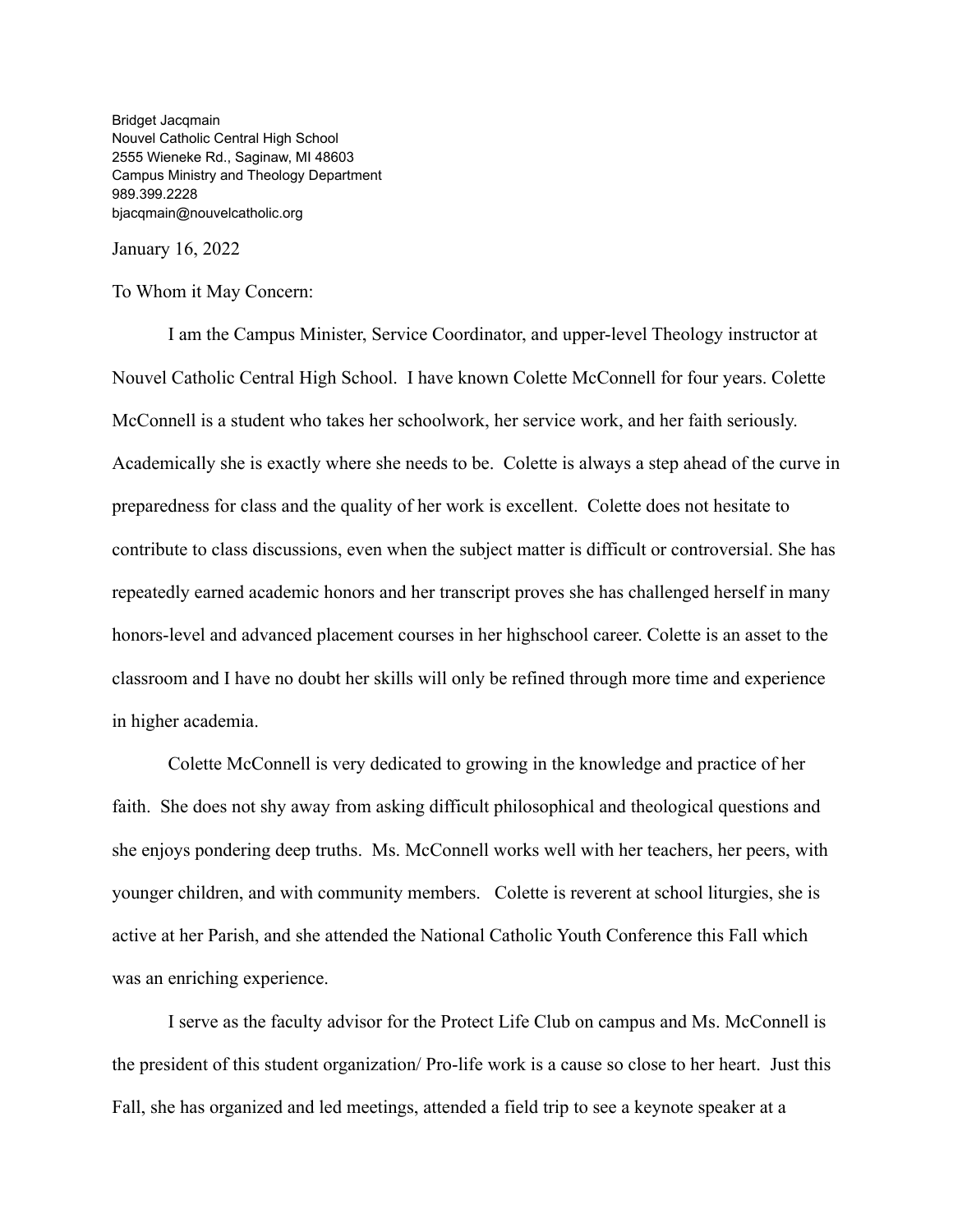neighboring high school, and represented the organization at a community fundraising banquet. Colette has a huge heart for justice, especially when it comes to serving the vulnerable, like the unborn. Colette has already logged over 450 service hours in her high school career. Our service requirement is only 100 hours so her efforts have far exceeded expectations. The fact that Colette is successful in all of her endeavors and keeps a positive outlook and attitude day after day is a testament to the dedication she has to her prayer life and to maintaining excellent organization and time-management practices. I highly recommend her for your program without reservation.

Respectfully,

Bridget Gaegmain

Bridget Jacqmain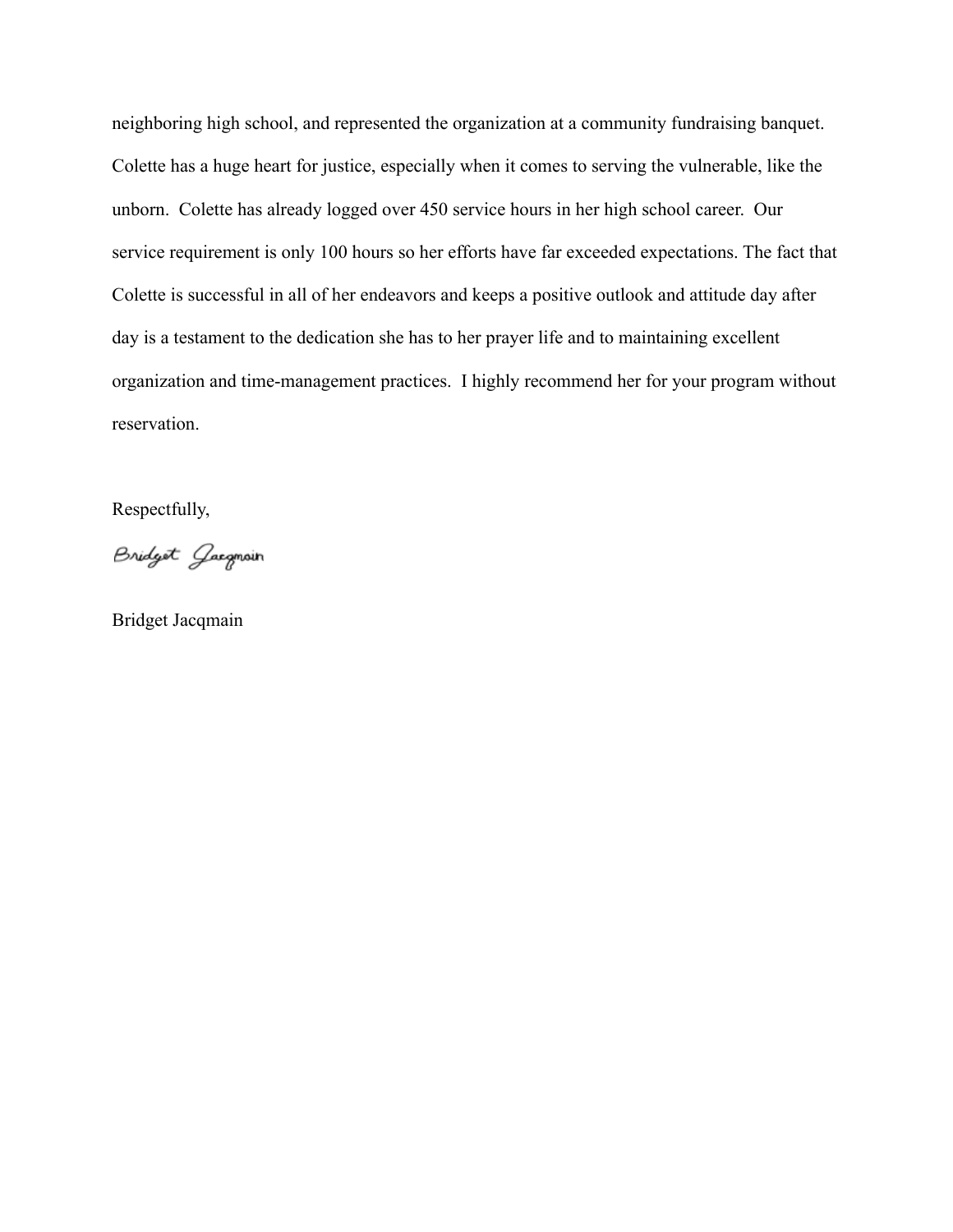## Date Printed: 01/10/2022 **Nouvel Catholic Central High School** Page 1 of 3 **2555 Wieneke Rd. Saginaw, MI 48603**

**(989) 791-4330**

**Name:** Colette McConnell **DOB:** 08/18/2003

**Address:** 581 Golfview Dr Saginaw, MI 48638 Phone: (989) 295-5676

**UIC:**5041266348

Gender: FEMALE



**Entered:** 08/27/2018

**Earned** 

**Withdrew:** 

**S1 S2**

*We are Nouvel Catholic Central, called by Christ to learn, love and lead... courageously.*

| Grade 9                          |                  |                 |                          |                |                |  |  |
|----------------------------------|------------------|-----------------|--------------------------|----------------|----------------|--|--|
| Course                           | <b>Subject</b>   | To Be<br>Earned | Earned<br><b>Credits</b> | S <sub>1</sub> | S <sub>2</sub> |  |  |
| <b>Jesus Christ in Scripture</b> | Theology         |                 | 0.500                    | $A+$           |                |  |  |
| Who Is Jesus Christ?             | Theology         |                 | 0.500                    |                | $A+$           |  |  |
| H English I                      | English          |                 | 0.500                    | $\overline{A}$ |                |  |  |
| H English I                      | English          |                 | 0.500                    |                | A              |  |  |
| <b>H</b> Geometry                | Math             |                 | 0.500                    | $\overline{A}$ |                |  |  |
| <b>H</b> Geometry                | Math             |                 | 0.500                    |                | A              |  |  |
| <b>H</b> Biology                 | Science          |                 | 0.500                    | $A+$           |                |  |  |
| H Biology                        | Science          |                 | 0.500                    |                | $A+$           |  |  |
| H Am. History &                  | Social           |                 | 0.500                    | $A+$           |                |  |  |
| Geography                        | <b>Studies</b>   |                 |                          |                |                |  |  |
| H Am. History &                  | Social           |                 | 0.500                    |                | $A+$           |  |  |
| Geography                        | <b>Studies</b>   |                 |                          |                |                |  |  |
| Spanish II                       | World            |                 | 0.500                    | $A+$           |                |  |  |
|                                  | Language         |                 |                          |                |                |  |  |
| Spanish II                       | World            |                 | 0.500                    |                | $A+$           |  |  |
|                                  | Language         |                 |                          |                |                |  |  |
| <b>Band</b>                      | <b>Fine Arts</b> |                 | 0.500                    | $A+$           |                |  |  |
| Band                             | <b>Fine Arts</b> |                 | 0.500                    |                | $A+$           |  |  |
| Algebra I                        | Math             |                 | 0.500                    |                | $A+$           |  |  |
| Algebra I                        | Math             |                 | 0.500                    | A+             |                |  |  |
|                                  |                  |                 | 8.000                    |                |                |  |  |

#### **Grade 11**

| Course                                  | Subject                  | To Be<br>Earned | Earned<br><b>Credits</b> | S <sub>1</sub> | S <sub>2</sub> |
|-----------------------------------------|--------------------------|-----------------|--------------------------|----------------|----------------|
| <b>Sacraments</b>                       | Theology                 |                 | 0.500                    | $A+$           |                |
| Ecumenical/ Interfaith<br><b>Issues</b> | Theology                 |                 | 0.500                    |                | $A+$           |
| H English III                           | English                  |                 | 0.500                    | $A+$           |                |
| H English III                           | English                  |                 | 0.500                    |                | A+             |
| H. Analysis of Function                 | Math                     |                 | 0.500                    | $A+$           |                |
| H. Analysis of Function                 | Math                     |                 | 0.500                    |                | Α              |
| H Anatomy & Physiology                  | <b>Science</b>           |                 | 0.500                    | $A+$           |                |
| H Anatomy & Physiology                  | Science                  |                 | 0.500                    |                | $A+$           |
| AP U.S. History                         | Social<br><b>Studies</b> |                 | 0.500                    | $A+$           |                |
| AP U.S. History                         | Social<br><b>Studies</b> |                 | 0.500                    |                | $A+$           |
| AP U.S. Government                      | Social<br><b>Studies</b> |                 | 0.500                    | $A+$           |                |
| AP U.S. Government                      | Social<br><b>Studies</b> |                 | 0.500                    |                | A+             |
| <b>H</b> Band                           | <b>Fine Arts</b>         |                 | 0.500                    | $A+$           |                |
| H Band                                  | <b>Fine Arts</b>         |                 | 0.500<br>7.000           |                | A+             |

|                                |                  | <b>Earned</b> | <b>Credits</b> |       |    |
|--------------------------------|------------------|---------------|----------------|-------|----|
| <b>Mission of Jesus Christ</b> | Theology         |               | 0.500          | $A+$  |    |
| The Church                     | Theology         |               | 0.500          |       | A+ |
| H Eng II Am Lit                | English          |               | 0.500          | A     |    |
| H Eng II Am Lit                | English          |               | 0.500          |       | A  |
| H Algebra II                   | Math             |               | 0.500          | $B+$  |    |
| H Algebra II                   | Math             |               | 0.500          |       | A  |
| H Chem I                       | <b>Science</b>   |               | 0.500          | $A -$ |    |
| H Chem I                       | Science          |               | 0.500          |       | A+ |
| H World History and            | Social           |               | 0.500          | A     |    |
| Geography                      | <b>Studies</b>   |               |                |       |    |
| H World History and            | Social           |               | 0.500          |       | A+ |
| Geography                      | <b>Studies</b>   |               |                |       |    |
| H Spanish III                  | World            |               | 0.500          | $A+$  |    |
|                                | Language         |               |                |       |    |
| H Spanish III                  | World            |               | 0.500          |       | A+ |
|                                | Language         |               |                |       |    |
| <b>Band</b>                    | <b>Fine Arts</b> |               | 0.500          | $A+$  |    |
| Band                           | <b>Fine Arts</b> |               | 0.500          |       | A+ |
| <b>SS Health</b>               | Health           |               | 0.500          | $A -$ |    |
|                                |                  |               | 7.500          |       |    |

**Grade 10**

**Course Subject To Be** 

#### **Grade 12**

| Course                         | Subject                  | To Be<br>Earned | Earned<br><b>Credits</b> | S <sub>1</sub> | S <sub>2</sub> |
|--------------------------------|--------------------------|-----------------|--------------------------|----------------|----------------|
| Life In Christ                 | Theology                 | 0.500           |                          |                |                |
| Living the Call                | Theology                 | 0.500           |                          |                |                |
| <b>AP English IV</b>           | English                  | 0.500           |                          |                |                |
| AP English IV                  | English                  | 0.500           |                          |                |                |
| <b>AP Calculus AB</b>          | Math                     | 0.500           |                          |                |                |
| AP Calculus AB                 | Math                     | 0.500           |                          |                |                |
| AP Microeconomics              | Social<br><b>Studies</b> | 0.500           |                          |                |                |
| H Band                         | Fine Arts                | 0.500           |                          |                |                |
| H Band                         | <b>Fine Arts</b>         | 0.500           |                          |                |                |
| <b>Engineering Graphics</b>    | Elective                 | 0.500           |                          |                |                |
| Introduction to<br>Engineering | Elective                 | 0.500           |                          |                |                |
| <b>Dual Enrollment</b>         | Elective                 |                 |                          |                |                |
| <b>Dual Enrollment</b>         | Elective                 |                 |                          |                |                |
| Office Aid                     | Elective                 | 0.500           |                          |                |                |
|                                |                          | 6.000           |                          |                |                |

**Weighted Cumulative GPA:** 4.409

**Ranking & Total Students: 5 of 58 Unweighted Cumulative GPA: 3.971** 



**Credits Required for Graduation:**26.000

**Cumulative Earned Credits:**22.500 **Pending Credits:**6.000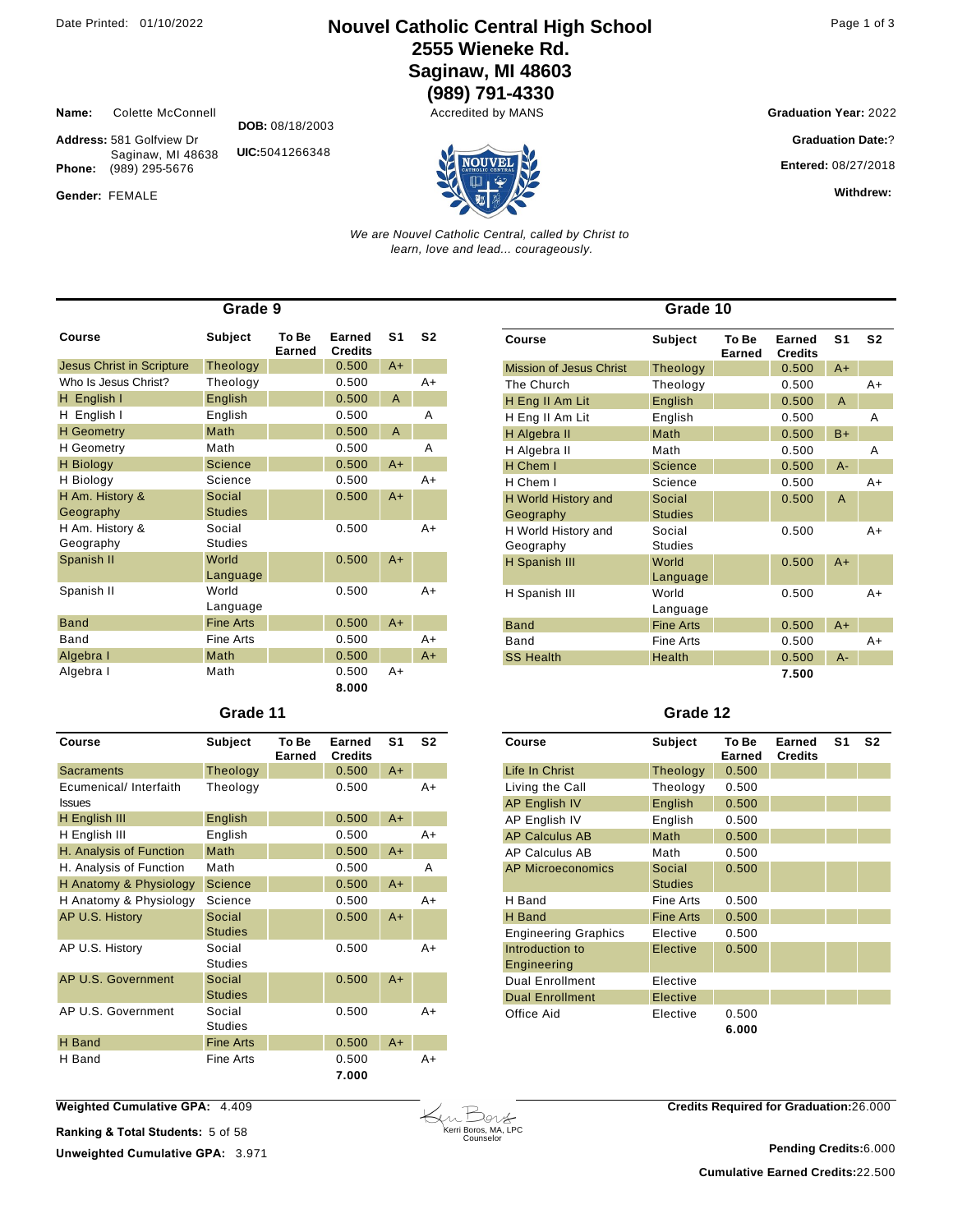#### Colette McConnell

08/18/2003

## Page 2 of 3 **Nouvel Catholic Central High School Test Score Data**

| Page 2 of 3 |  |  |  |
|-------------|--|--|--|
|-------------|--|--|--|

| <b>Test</b>  | <b>Description</b> |    | Gr Date Taken | <b>Section/Row</b>                  |                       |
|--------------|--------------------|----|---------------|-------------------------------------|-----------------------|
| AP AG        | <b>AP AM Govt</b>  | 11 | 05/03/2021    | <b>Scores</b><br>Scores             | <b>Scores</b><br>3    |
|              |                    |    |               | <b>Scores</b>                       | <b>Scores</b>         |
| AP AH        | AP AM History      | 11 | 05/06/2021    | Scores<br><b>Section 1</b>          | 3<br><b>Scores</b>    |
| PSAT9        | <b>PSAT 8/9</b>    |    | 09 04/09/2019 | Total                               | 1050                  |
|              |                    |    |               | R                                   | 25                    |
|              |                    |    |               | SCI<br>EOI                          | 25                    |
|              |                    |    |               | <b>HOA</b>                          | 8<br>13               |
|              |                    |    |               | Section 2                           | <b>Scores</b>         |
|              |                    | 09 | 04/09/2019    | <b>ERW</b>                          | 500                   |
|              |                    |    |               | <b>WL</b><br><b>HSS</b>             | 25<br>24              |
|              |                    |    |               | <b>SEC</b>                          | 15                    |
|              |                    |    |               | <b>PSD</b>                          | 11                    |
|              |                    |    |               | <b>Section 3</b>                    | <b>Scores</b>         |
|              |                    |    | 09 04/09/2019 | MSS<br><b>MTS</b>                   | 550<br>27.5           |
|              |                    |    |               | <b>WIC</b>                          | 11                    |
|              |                    |    |               | COE                                 | 10                    |
| <b>PSATN</b> | PSAT <sub>11</sub> |    | 11 01/26/2021 | <b>Scores</b><br><b>Total Score</b> | 1320                  |
|              |                    |    |               | Reading/Writing                     | 680                   |
|              |                    |    |               | Math                                | 640                   |
|              |                    |    |               | Selection Index                     | 200                   |
| SAT          | SAT                |    | 11 04/13/2021 | Section 1<br>Total                  | <b>Scores</b><br>1250 |
|              |                    |    |               | R                                   | 31                    |
|              |                    |    |               | <b>HSS</b>                          | 29                    |
|              |                    |    |               | EOI                                 | 13                    |
|              |                    |    |               | HOA<br><b>ESR</b>                   | 11<br>6               |
|              |                    |    |               | <b>Section 1</b>                    | <b>Scores</b>         |
|              |                    |    | 12 08/28/2021 | Total                               | 1220                  |
|              |                    |    |               | R<br><b>HSS</b>                     | 30<br>33              |
|              |                    |    |               | EOI                                 | 14                    |
|              |                    |    |               | <b>HOA</b>                          | 11                    |
|              |                    |    |               | <b>ESR</b>                          | 0                     |
|              |                    | 12 | 10/02/2021    | <b>Section 1</b><br>Total           | <b>Scores</b><br>1200 |
|              |                    |    |               | R                                   | 31                    |
|              |                    |    |               | <b>HSS</b>                          | 32                    |
|              |                    |    |               | EOI                                 | 13                    |
|              |                    |    |               | HOA<br><b>ESR</b>                   | 10<br>0               |
|              |                    |    |               | Section 2                           | <b>Scores</b>         |
|              |                    |    | 11 04/13/2021 | ERW                                 | 630                   |
|              |                    |    |               | WL<br>SCI                           | 32<br>33              |
|              |                    |    |               | <b>SEC</b>                          | 10                    |
|              |                    |    |               | <b>PSD</b>                          | 12                    |
|              |                    |    |               | ESA                                 | 6                     |
|              |                    |    | 12 08/28/2021 | Section 2<br>ERW                    | <b>Scores</b><br>630  |
|              |                    |    |               | WL                                  | 33                    |
|              |                    |    |               | SCI                                 | 32                    |
|              |                    |    |               | <b>SEC</b><br><b>PSD</b>            | 9<br>12               |
|              |                    |    |               | <b>ESA</b>                          | 0                     |
|              |                    |    |               | <b>Section 2</b>                    | <b>Scores</b>         |
|              |                    |    | 12 10/02/2021 | <b>ERW</b>                          | 610                   |
|              |                    |    |               | WL<br>SCI                           | 30<br>32              |
|              |                    |    |               | <b>SEC</b>                          | 8                     |
|              |                    |    |               | <b>PSD</b>                          | 10                    |
|              |                    |    |               | ESA                                 | 0                     |
|              |                    |    | 11 04/13/2021 | Section 3<br>MSS                    | <b>Scores</b><br>620  |
|              |                    |    |               | <b>MTS</b>                          | 31.0                  |
|              |                    |    |               | <b>WIC</b>                          | 14                    |
|              |                    |    |               | COE                                 | 11                    |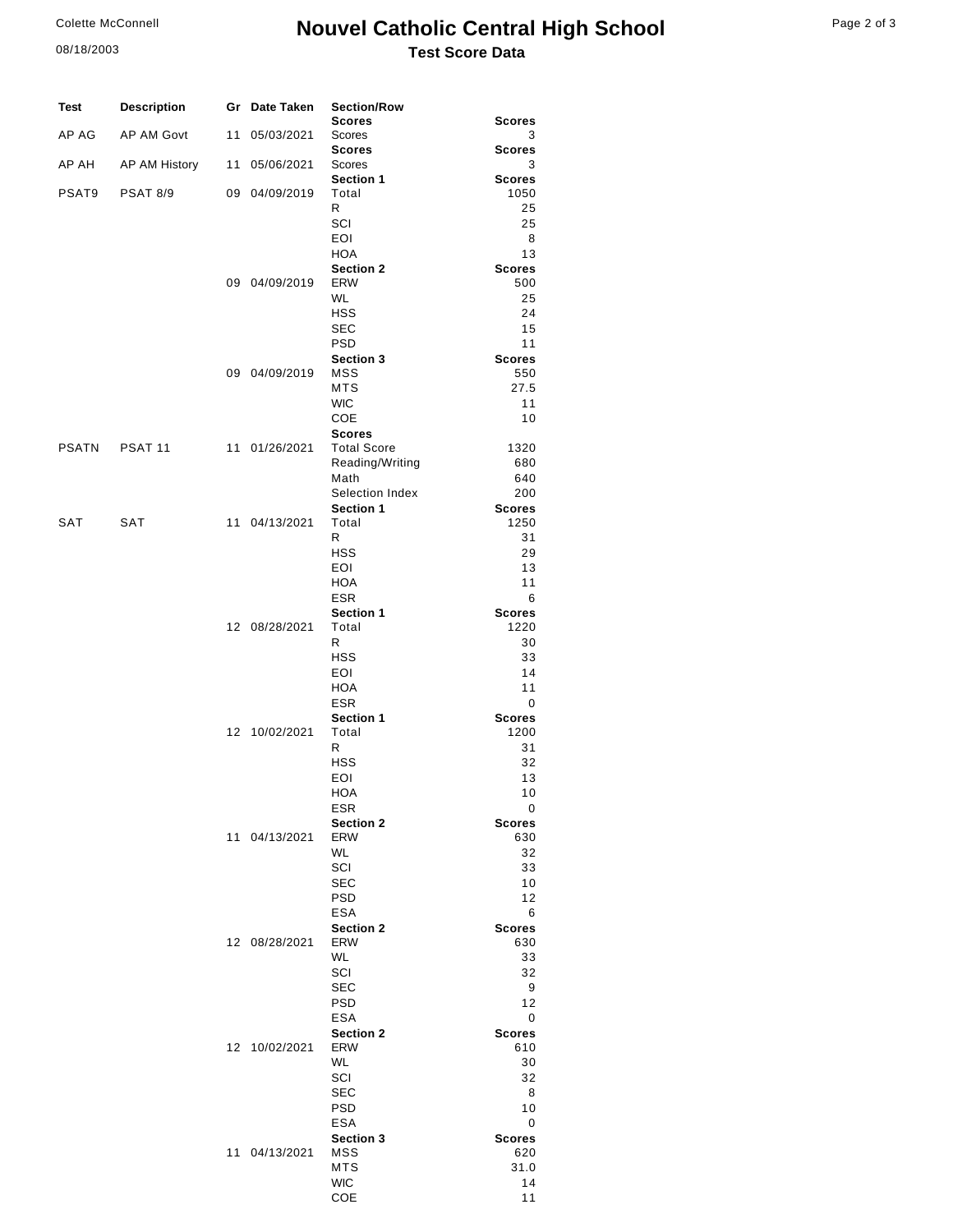| Test | <b>Description</b> | Gr | Date Taken    | <b>Section/Row</b> |               |
|------|--------------------|----|---------------|--------------------|---------------|
|      |                    |    |               | <b>PAM</b>         | 11            |
|      |                    |    |               | <b>ESW</b>         | 6             |
|      |                    |    |               | <b>Section 3</b>   | <b>Scores</b> |
|      |                    | 12 | 08/28/2021    | MSS                | 590           |
|      |                    |    |               | <b>MTS</b>         | 29.5          |
|      |                    |    |               | <b>WIC</b>         | 15            |
|      |                    |    |               | COE                | 11            |
|      |                    |    |               | <b>PAM</b>         | 9             |
|      |                    |    |               | <b>ESW</b>         |               |
|      |                    |    |               | <b>Section 3</b>   | <b>Scores</b> |
|      |                    |    | 12 10/02/2021 | <b>MSS</b>         | 590           |
|      |                    |    |               | <b>MTS</b>         | 29.5          |
|      |                    |    |               | <b>WIC</b>         | 11            |
|      |                    |    |               | COE                | 14            |
|      |                    |    |               | <b>PAM</b>         | 11            |
|      |                    |    |               | <b>ESW</b>         |               |